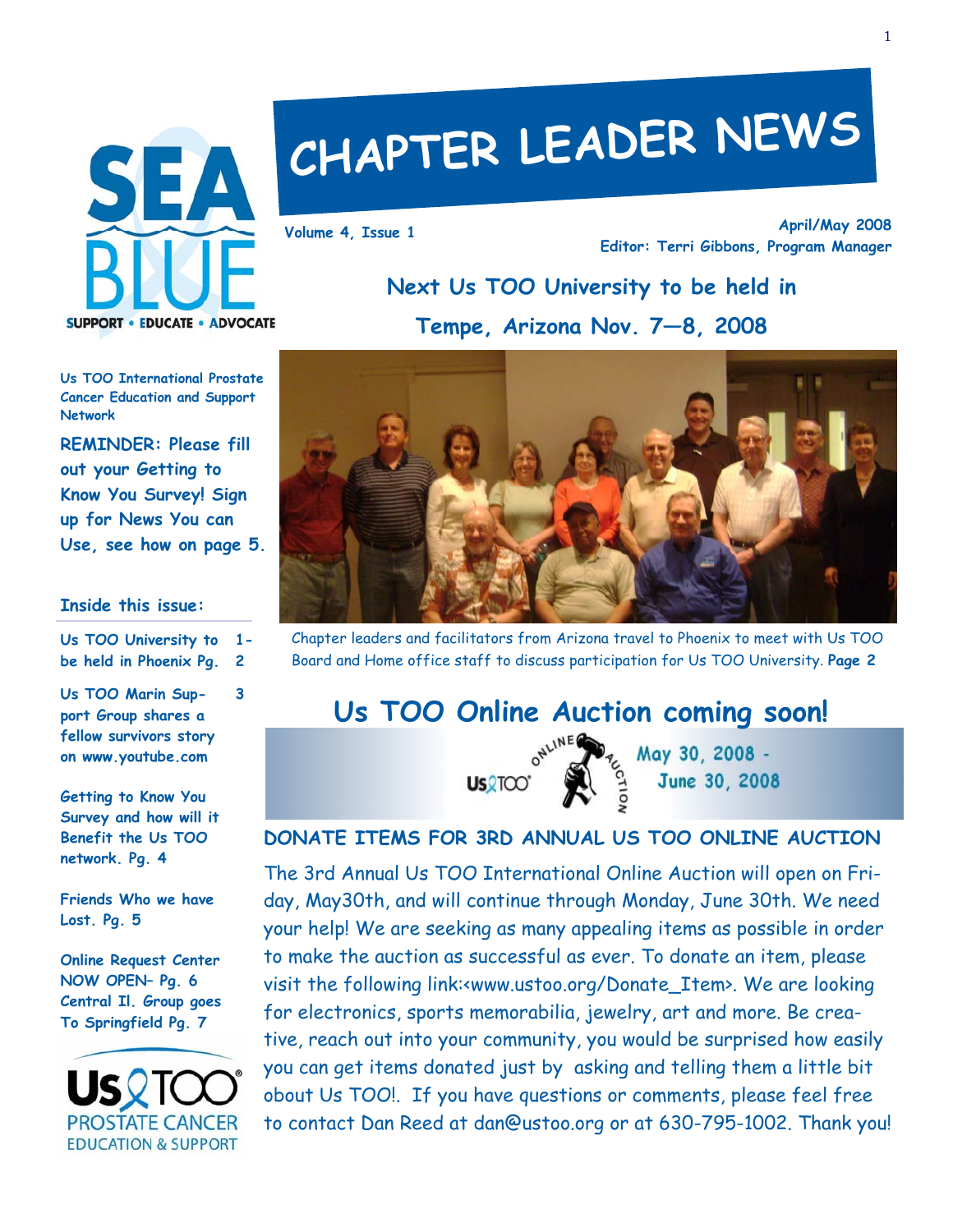## **Us TOO University (cont.)**

Mark your calendars! The date and location of the next Us TOO University is confirmed! November 7-8, 2008 in fabulous Phoenix, Arizona @ The Buttes, A Marriott Resort.

 Over 25 of the Arizona chapter leaders and facilitators participated in a meeting on Feb. 27. with Jim Kiefert, Tom Kirk, Terri Gibbons and Elizabeth Cabalka also in attendance. The Us TOO staff was greeted with much enthusiasm and a full commitment from the Arizona leaders to contribute their efforts to making the next Us TOO University a very successful event! Their excitement was overwhelming and we look forward to working closely with them to create a terrific event.

#### **IMPORTANT NOTE:**

Saturday's Us TOO University Chapter Leader sessions will follow a different, highly interactive and focused format. Specifically;

What do you want for your chapter?

How can you grow and expand your chapter's reach?

Who are your leaders, today and tomorrow?

Do you have information, the tools and support you really need?

\* Don't worry, the fabulous Friday night gala you've come to expect will once again kick off the weekend.

If you have attended Us TOO University in the past, please do come again, but we ask that you bring someone from your chapter so share in this amazing experience. If you have not yet attended Us TOO University, now is the time.

 Registration and more detailed information will be available soon on the website, in the HotSheet and this newsletter. We will also be sending an email with early-bird registration information and forms so please ensure we have your current email info. Please send to (terri@ustoo.org)- See you in Arizona!

## **Chapters Share their Celebrations and Successes!!**



Celebrating his 91st birthday, 8 year survivor, Supply Sergeant Martin Schwartz (41-45, 5th Marine Division Pacific) is flanked by fellow marines Corporal Mike Wilkinson (Left) and Major Bruce Thoreson (Right). All are survivors and members of the Us TOO Wake County Support Group in Raleigh, NC.

Bob and Arlene Shade from the Us TOO Las Cruces Chapter attended the Red Paint PowWow and Indian Market held in Silver City New Mexico. The Shades manned a booth at the three-day event, handing out Us TOO materials, and pamphlets specifically geared towards American



Native Men. Joe Saenz, (center) one of the event planners became well acquainted with the Shades and the organization. Announcements were made throughout event recognizing Us TOO and the importance of the need for early detection.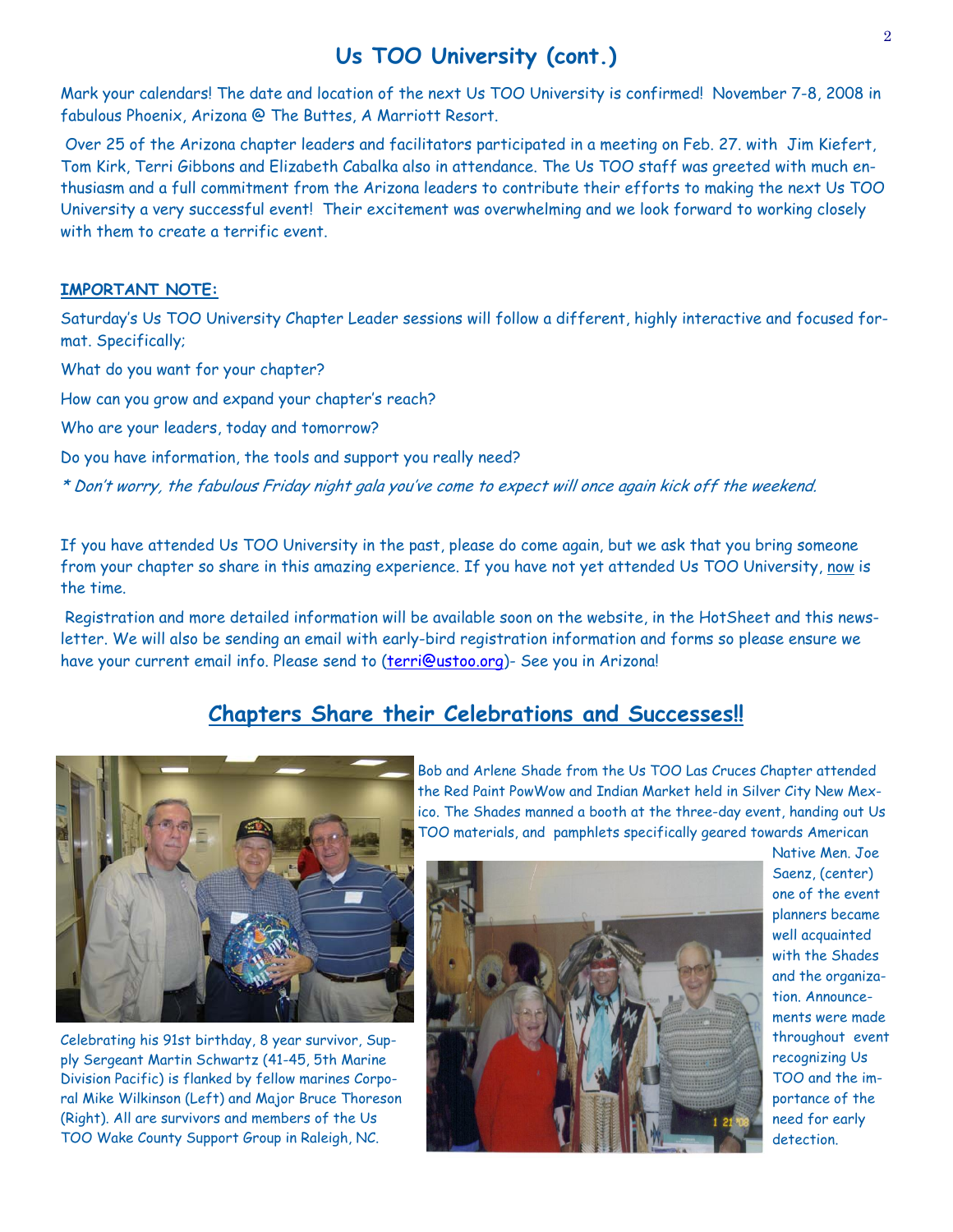## **Us TOO Marin General Support Group on youtube.com!**

Presbyterian minister Angus Crocker was shocked and confused when faced with a Stage 4 prostate cancer diagnosis after a fever brought him to the emergency room in 2005. However, he gained strength through his peers at the Us TOO Marin General Prostate Cancer Support Group, and in turn, his wisdom and optimism brings hope and a new outlook on life to other men living with prostate cancer. The link below is to a remarkable professionally produced video about Angus Crockers experience with prostate cancer. Angus Crocker wrote the song he sings on this video. Through personal contacts, the Marin Group was able to convince an emmy award winning local production company to donate their time, energy, and expertise to make this video; they are very proud of the result, and hope it will be dispersed far and wide. Link is:

#### **http://www.youtube.com/watch?v=27w-KdjO-\_8**

**The video contains a life saving message throughout, and the closing minute shows details of how to reduce the risk of getting prostate cancer and its recurrence; that early detection saves lives; and, that support groups can and do help. If you are interested in a copy of this DVD please contact terri@ustoo.org. It will also be highlighted on the Us TOO webpage!** 

**Special thanks to Stan Rosenfeld and Rick Davis from the Marin General Support Group for sharing this with Us TOO!** 

#### **The Prostate Cancer Blues lyrics:**

#### **@ 2006 Angus Crocker**

- 1. My Plumbing ain't what it used to be. Seems I always got to pee.
	- My PSA gone up way over three. And now they want a biopsy.
	- So I see the urologist who sticks the needle, where, ya better not ask.
	- Says there is a centimeter mass, and it is cancerous.

#### **Refrain: Prostate cancer makes me blue. So, my friends, I gather here with you**

**To find support for what we must do and fight this thing in me and you.** 

- 2. Prostate cancer, it's got me. They say my Gleason is four plus three.
	- It's radiation or surgery. Why can't it be just wait and see.
	- I got decisions I don't want to make with side effects for every step I take.
	- I just hope that it's not too late to take out, or radiate.

#### **Refrain:**

3. My heart and mind had hit the fan, until a friend told me I should call Stan Who led a group that would understand and share this struggle man to man. They listened as I told of my journey. Some told their story who were just like me, And how their treatment had set them free - to be who they would be.

#### **Refrain:**

4. I guess I'd better tell my sons chances are they won't dodge this one, Unless they change their diet some with vitamin D and selenium. I will have to make some changes now, take all my will, and know how. Ya think I can take - the tofu chow? I need to exercise anyhow.

#### **Refrain:**

5. This thing has spread deep into my bone. Lupron blocks my testosterone. Sometimes I feel like a useless old drone, takin' pills and walking alone. Fear and worry metastasize. Life looks dark through wet teary eyes. My spirit turns where the source of life lies, to find trust and love arise. **Prostate cancer makes me blue So, my friends I gather here with you To find support for what we must do, To fight this thing and beat it too!** 



Us TOO Marin General Support Group Leader Stan Rosenfeld (right) presents member Angus Crocker (left) with their groups 2007 award for "Invaluable Contributions to the Prostate Cancer Community"

"Angus is an inspiration to us all " says Rosenfeld.

Angus dedicated his song "The Prostate Cancer Blues" to Stan and the other supportive members of the Marin General group. **Coming soon.:** See the video on our Us TOO website @www.ustoo.org.

*"*What you leave behind is not what is engraved in stone monuments, but what is woven into the lives of others".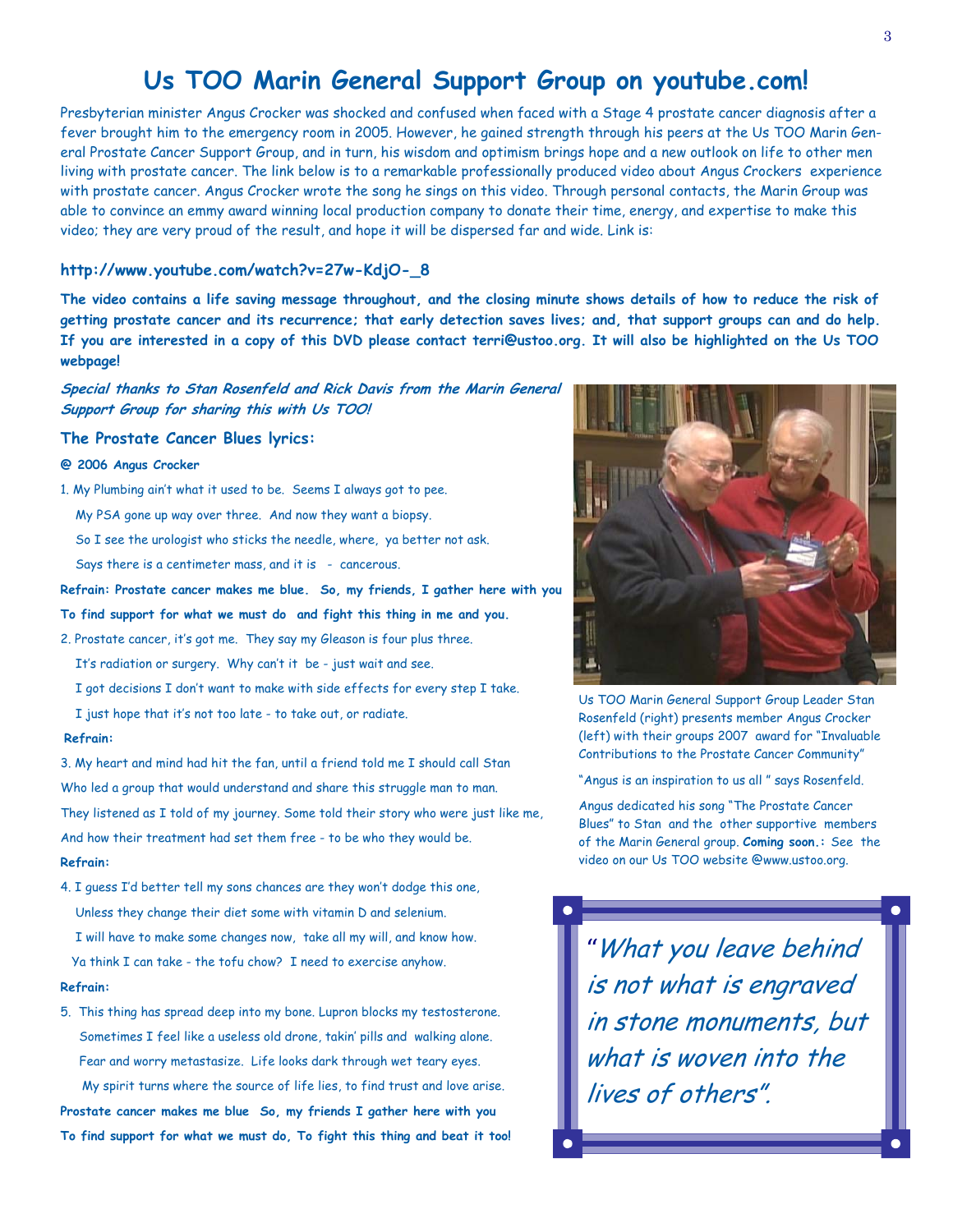## **Getting to Know You Project—Lets Start Using this new tool! www.ustoo.org/knowyou**

The Getting to Know You Project is the first phase of Us TOO International's greater vision to **better serve** prostate cancer patients and their families, through Support, Education, and Advocacy. If you have not already filled out the brief online survey, please visit www.ustoo.org/knowyou to take it. But let's get into the exciting part...

#### How does it work?

By filling out the online survey with some Us TOO International and prostate cancer related information about yourself we will be able assess the chapter leadership and attendees eventually allowing us to get specialized, timely information out to the Us TOO network, and also, allow the members of the network to better communicate with each other.



The above are just a few examples of the ways we can use this new software called "Convio". Y-ME uses this same software package to promote their Mothers Day walks every year. Last year Y-ME raised 5 million in Chicago alone! We have so much that is available to us through this new technology, but in order to maximize its use, we have to start from the ground level and move up! Answering the few questions on this survey will be the beginning to this exciting process and enable us to serve all of you, and the thousands of other men and their families who are just beginning their journey with prostate cancer. It is also a major tool that we can use to promote awareness and fundraise for Us TOO so that we continue to provide the "quality" of information and continue to "grow" our organization. Please take the time to fill out the survey and send it back to us. You can also forward it to all of your members and that way we can maximize our Us TOO network to its fullest potential!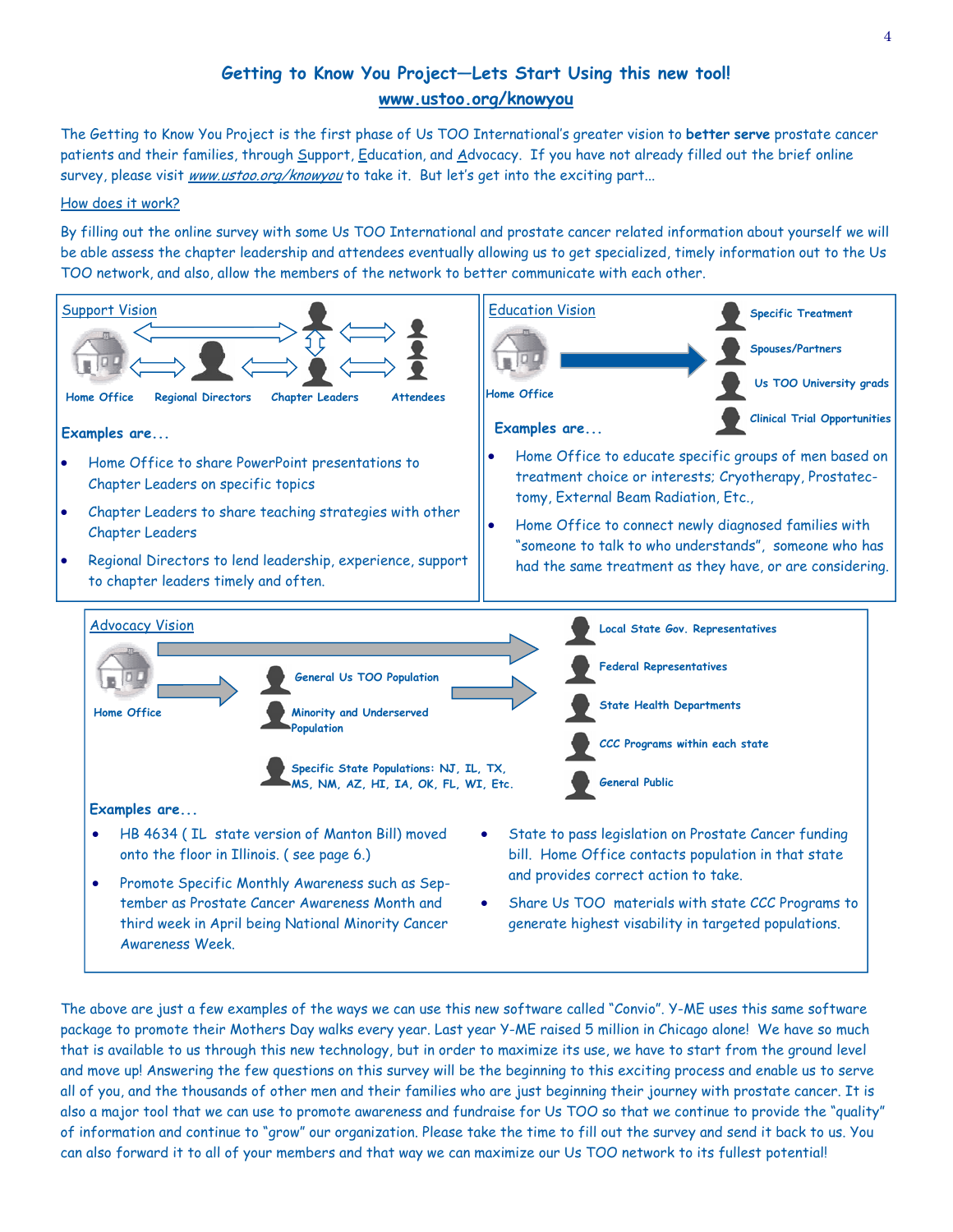**In memory of our fellow survivors, Us TOO would like to start a memorial section of the Newsletter. Please share with us the names of the men in your group who have passed away. We apologize beforehand if we have not acknowledged someone. Please let us know and I will add to our next newsletter. We will not be able to write all of your kind words about your fellow survivors, but will print their names and chapter. JoAnn Hardy Vice-Chair of the Us TOO Board and her husband Jerry wrote a beautiful reflection piece that we would like to share with you that could be read at your chapter meetings if you would like. This was done at the Chicago Us TOO University in a room full of 250 people, the emotion generated was a very powerful thing.** 

#### One By One—A Warriors Reflection

For Men and their families who fight and win this battle, day by day.

#### We remember them one by one

For our loved ones: wives and partners, children and parents, grandchildren, extended family and friends. For their support, love, encouragement and care even during times when we are not at our best.

#### We remember them one by one

For health care professionals and for all supporters, crusaders and allies in this battle: those whose work and dedication move us forward in the fight.

We remember them one by one.

For men whose battles have just begun, and are preparing for the fight for their lives.

We remember them one by one.

For those who are dealing with the ravages of war: for those who live in hop, and for those for whom hope has began to fade.

We remember them one by one

For those who share their stories and give us insight and hope, and sometimes even make us laugh, and for warriors who fought their battle long and hard as their bodies could stand; their war now over, their legacies written in our hearts and minds.

We remember them all, one by one. May we never forget - Jo Ann & Jerry Hardy 9/07

#### *In Memoriam*

*Bud Blancher Us TOO Tacoma, WA* 

*Bill Gregg Us TOO Wilmington, NC* 

*Harry Kessel Us TOO Hackensack, NJ* 

*Harry Pinchot Us TOO Los Angeles, CA* 

*Jerry Simon Us TOO Tacoma, WA* 

## **Be Sure to sign up for News You Can Use!**

Did you know that you can receive a monthly e-newsletter from President/CEO Tom Kirk? You can subscribe to this FREE Email Newsletter: Prostate Cancer News You Can Use. Topics highlight the latest news to prostate cancer patients and concerned others. Subscribers receive abstracts of articles listed on our Prostate Cancer News You Can Use Page, plus an exclusive message and additional information from Tom. To subscribe just go to **www.ustoo.org** and look under , then click on HELP-FUL RESOURCES and click on" NEWS YOU CAN USE" to subscribe.



**Send me your pictures** so we can Get To Know You! Dan Reed Us TOO Staff (left) and Tom Kirk with Chapter Leader and past Board Member Russ Gould.

Ron Witherspoon Us TOO Board Member, Regional Director and Chapter Leader shares with the Us TOO Board at their last March Meeting, "I use News You Can Use articles every month for my chapter meetings. I just copy and paste and use for my presentation. Its all the latest information and it helps to make my job easier"!

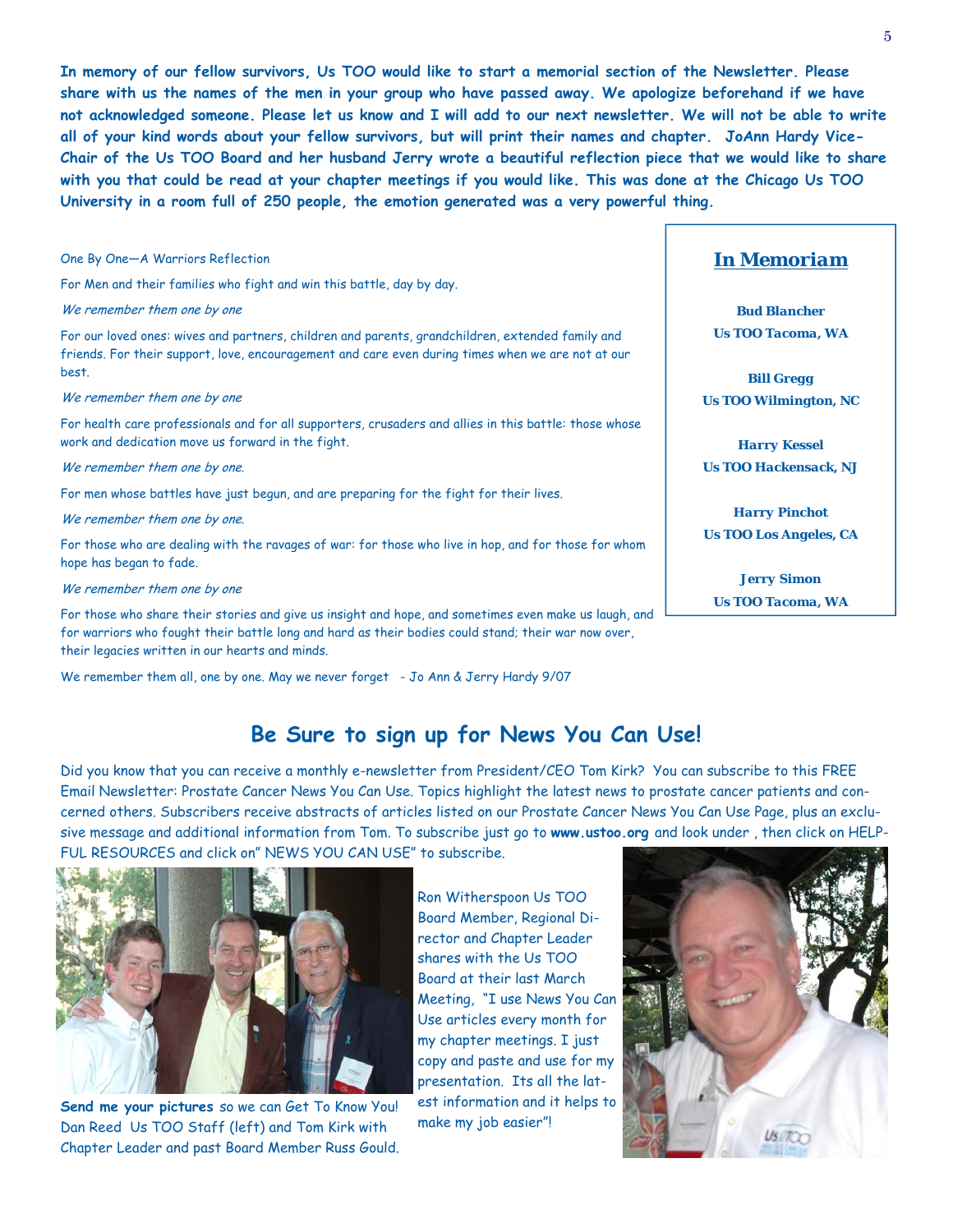## **Exciting News: Information Request Center Now Open! www.ustoo.org/freematerials**

We are proud to announce that the Us TOO International Information Request Center is now open. The Request Center lists every single piece of material that the Home Office has to offer.

From books to pens; everything listed is **FREE** of charge. You can order the Resource Kit For Making Prostate Cancer Decisions designed for newly diagnosed patients as well as Us TOO International Annual Reports. We've listed previews of the material as well.

Chapter leaders can order all of our print material in bulk and have it in time for your next chapter meeting or health fair. Submit orders 24 hours a day, 365 days a year.

Visit www.ustoo.org/freematerials to submit an order or click on the link at the Us TOO International homepage today.

| We have sorted the mate-                          |                                                                                                                                                                                                                            | (Us TOO International Prostate Cancer Education and                                           |                                                                                       |                               |                                                            |                                                           |                                                                                   |  |
|---------------------------------------------------|----------------------------------------------------------------------------------------------------------------------------------------------------------------------------------------------------------------------------|-----------------------------------------------------------------------------------------------|---------------------------------------------------------------------------------------|-------------------------------|------------------------------------------------------------|-----------------------------------------------------------|-----------------------------------------------------------------------------------|--|
| rial into four groups to make<br>it easy to use.  | Us                                                                                                                                                                                                                         |                                                                                               | <b>International Information Request Center</b>                                       |                               |                                                            |                                                           |                                                                                   |  |
|                                                   | <b>Newly Diagnosed</b><br><b>Patients</b>                                                                                                                                                                                  | Advanced<br><b>Patients</b>                                                                   | <b>Chapter Leaders</b><br>or Healthcare Providers                                     | Awareness<br><b>Materials</b> |                                                            |                                                           |                                                                                   |  |
|                                                   | <b>Chapter Leaders and Healthcare Providers</b>                                                                                                                                                                            |                                                                                               |                                                                                       |                               |                                                            | <b>Item Summaries</b>                                     |                                                                                   |  |
| <b>Newly Diagnosed</b><br>Patients                | If you are an Us TOO Chapter Leader or a Healthcare Provider such as a hospital or a urologist's office<br>and would like to order large quanitites of our patient education or awareness material, you can do so<br>here. |                                                                                               |                                                                                       |                               |                                                            | Newly Diagnosed Patient Resources                         |                                                                                   |  |
| <b>Advanced Patients</b>                          | Easy as 1 2 3!                                                                                                                                                                                                             |                                                                                               |                                                                                       |                               |                                                            |                                                           |                                                                                   |  |
| Chapter Leaders or<br><b>Healthcare Providers</b> |                                                                                                                                                                                                                            | 2. Scroll down and fill in your mailing address.<br>3. Click the "Submit Order" button below. | 1. Simply check the item(s) and/or subject matter below that you would like.          |                               | Resource Kit for<br>Making<br>Prostate Cancer<br>Decisions | Pathways for<br>New<br>Prostate Cancer<br>Patients        | <b>What You Need to</b><br><b>Know About Your</b><br>Partner's Prostate<br>Cancer |  |
| Awareness Material                                | Please tell us the name of your Chapter if applicable:                                                                                                                                                                     |                                                                                               |                                                                                       |                               |                                                            | <b>Advanced Patient Resources</b>                         |                                                                                   |  |
|                                                   | <b>Newly Diagnosed Patient Resources</b>                                                                                                                                                                                   | Resource Kit for Making Prostate Cancer Decisions (MAX 10),                                   |                                                                                       |                               |                                                            |                                                           |                                                                                   |  |
|                                                   |                                                                                                                                                                                                                            | Pathways for New Prostate Cancer Patients (MAX 20),                                           |                                                                                       |                               | The                                                        | What Now?                                                 | Prostate Cancer                                                                   |  |
|                                                   |                                                                                                                                                                                                                            |                                                                                               | What You Need to Know About Your Partner's Prostate Cancer (MAX 100),                 |                               | Prostate<br>Cancer Playbook<br><b>JVHE</b>                 |                                                           | Patient's Guide to<br>Hormone Therapy                                             |  |
|                                                   | <b>Advanced Patient Resources</b>                                                                                                                                                                                          | The Prostate Cancer Playbook (MAX 50),                                                        |                                                                                       |                               | w                                                          |                                                           |                                                                                   |  |
|                                                   | What Now? Book (MAX 200),                                                                                                                                                                                                  |                                                                                               |                                                                                       |                               | <b>Living With</b><br>Advanced<br>Prostate                 | What you Need<br>to Know for<br><b>Better Bone Health</b> | Prostate Cancer<br>and<br>Incontinence -                                          |  |
|                                                   |                                                                                                                                                                                                                            |                                                                                               | Prostate Cancer Patient's Guide to Hormone Therapy (MAX 100),                         |                               | Cancer<br><b>UK TOO</b>                                    | <b>Booklet</b>                                            | Supplement                                                                        |  |
|                                                   |                                                                                                                                                                                                                            | Living With Advanced Prostate Cancer (MAX 25),                                                |                                                                                       |                               |                                                            |                                                           |                                                                                   |  |
|                                                   |                                                                                                                                                                                                                            |                                                                                               | What you Need to Know for Better Bone Health Booklet (MAX 100),                       |                               | <b>Clinical Trials</b><br>for Advance                      | Managing<br>Chemotherapy                                  | An Oncologist's<br>View of                                                        |  |
|                                                   |                                                                                                                                                                                                                            |                                                                                               | Prostate Cancer and Incontinence: Coping Strategies and Treatment Options (MAX 10),   |                               | Prostate Cancer -<br>Supplement                            | Side Effects for<br><b>Dummies</b>                        | Prostate Cancer:<br>Understanding                                                 |  |
|                                                   |                                                                                                                                                                                                                            | Clinical Trials For Advanced Prostate Cancer (MAX 10),                                        |                                                                                       |                               |                                                            | <b>Awareness Material</b>                                 |                                                                                   |  |
|                                                   |                                                                                                                                                                                                                            | Managing Chemotherapy Side Effects for Dummies (MAX 10),                                      |                                                                                       |                               |                                                            |                                                           |                                                                                   |  |
|                                                   | Options (MAX 3),                                                                                                                                                                                                           |                                                                                               | An Oncologist's View of Prostate Cancer: Understanding the Facts, Sorting through the |                               | "SEA<br>Blue*<br>Awareness                                 | "SEA Blue"<br>Minority<br>Awareness                       | Special News fo.<br>African<br>Americans                                          |  |
|                                                   | <b>Awareness Material</b>                                                                                                                                                                                                  |                                                                                               |                                                                                       |                               | Poster                                                     | Poster                                                    | Poster                                                                            |  |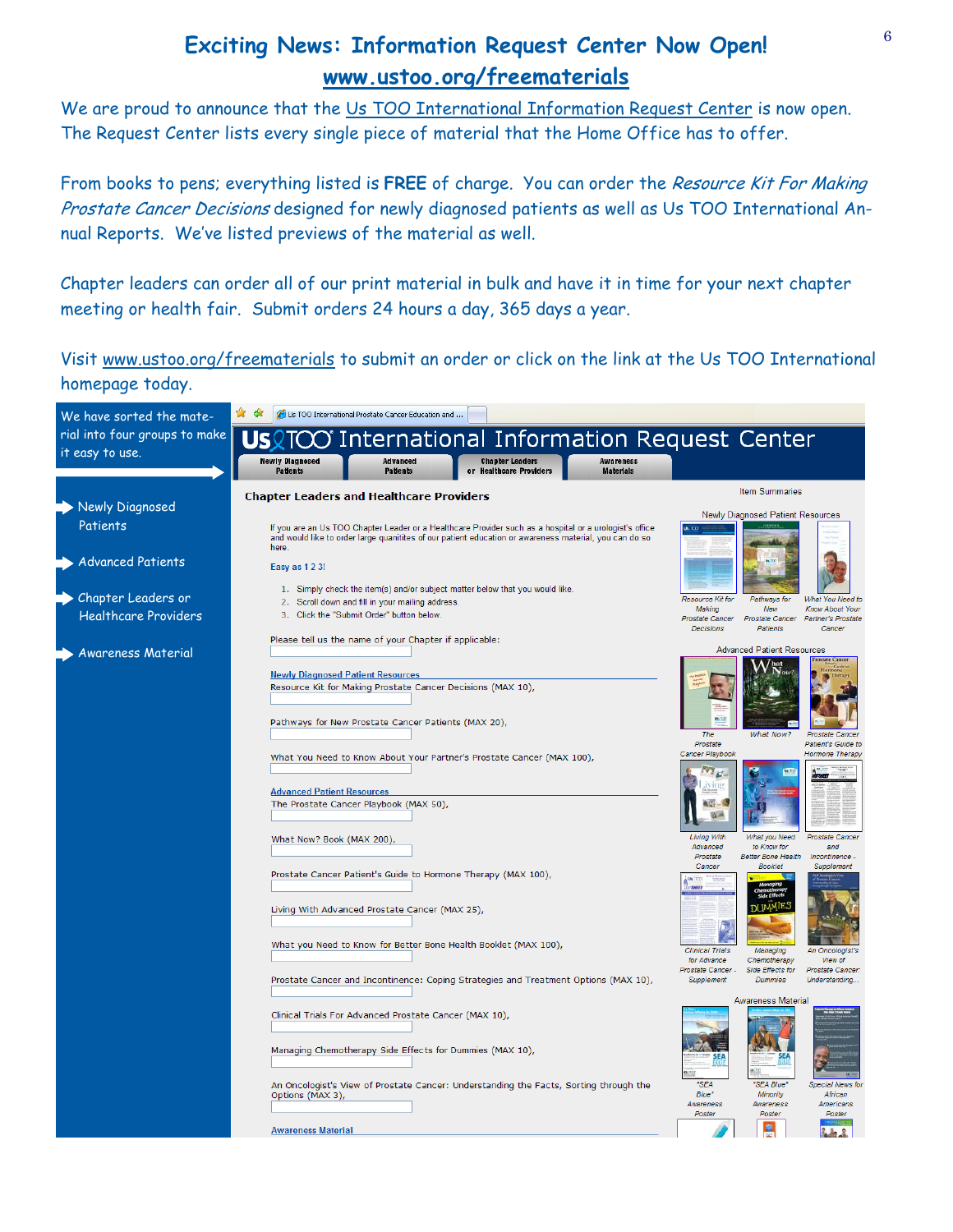#### **Central Illinois Chapter Leaders and partners of Us TOO "Make a Difference"!!**



**From left to right Dan Moore, Bob Jelks, Rep. Bob Flider, Diane Johner, and Bob Hermann in Springfield March 11.** 

On Tuesday March 11,2008, Diane Johner Director of Health Promotion at Macon County Health Department and good friend to Us TOO along with Us TOO Chapter Leaders Dan Moore, Bob Hermann and MUP Pilot Site Coordinator Bob Jelk went to the state capital in Springfield Illinois to support State Rep. Bob Flider Here is some background on how this all started:

On October 11, 2007 Diane Johner initiated a meeting with Rep. Flider. Diane works closely with the Us TOO local chapter in Central Illinois in a few areas where she thinks they can help. After that meeting, another meeting took place on October 18 and Us TOO folks Bob Jelks and Dan Moore attended that meeting with Diane. The purpose of the meeting was to serve two purposes. 1) Was to make Rep. Flider aware of the disparity that exists with respect to funds provided for screening and diagnosis of underserved women in the area of breast cancer and

funds provided for screening and diagnosis of men with prostate and testicular cancer. 2) Was to make Rep. Flider aware of HR 2131, The Thomas J. Manton Prostate Cancer Early Detection and Treatment Act of 2007 for the early detection and treatment of prostate cancer now in committee in the U. S. Congress (HR 2131).

 In late 2007 (D). Rep. Flider introduced HB 4634 . It is the state version of the Thomas J. Manton bill. HB-4634 sets up the State of Illinois to participate in HR 2131 as soon as it is passed at the federal level. The goal for the March 11 meeting was to get the bill out of committee and onto the floor. Diane Johner and Bob Jelks both spoke at the press conference and testified at the committee hearing. The committee voted UNANIMOUSLY to move the bill onto the floor.! Mr. Flider deserves a lot of credit says chapter leader Bob Hermann, most of the people who would benefit from this legislation are not in his district but he listened, saw the disparity and the need, and took action. The result is HB 4634. Here is a wonderful example of how "together we CAN make a difference"!!

## **Us TOO South Austin attend kite festival for third year!**





On March 2, 2008 ( from left to right), Mack Palmer, Richard Dodson, Mike Jones and David Sietsema from the Us TOO South Austin group attended the Austin Annual Kite Festival. Us TOO was the only healthcare related table at the event! There were over 20,000 who attended the festival and they talked with over 500 men and their families about prostate cancer awareness! They have already been invited to attend next year!